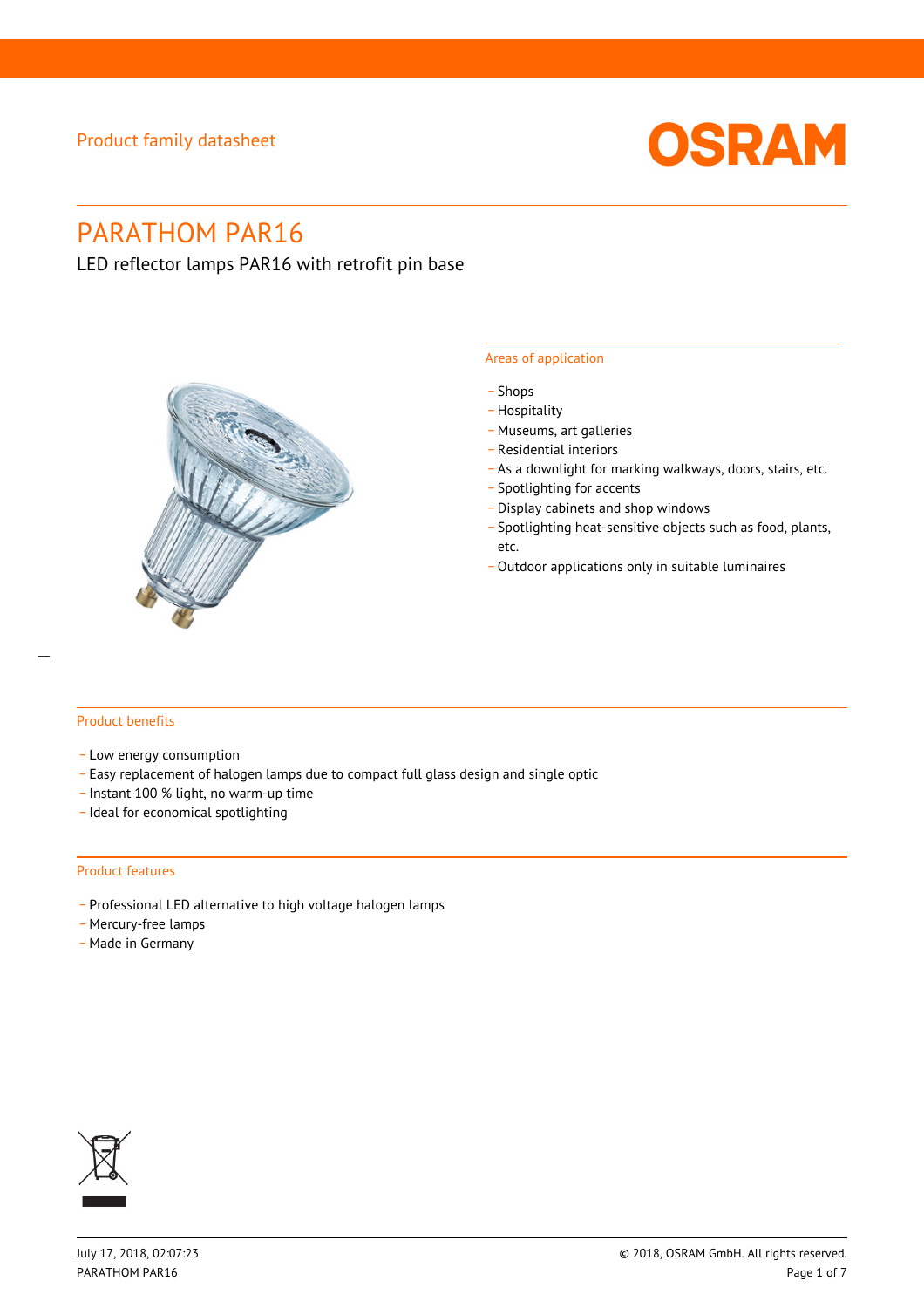Technical data

\_\_

|                                               | Electrical data |                 | <b>Photometrical data</b> |                              |                         |                           |
|-----------------------------------------------|-----------------|-----------------|---------------------------|------------------------------|-------------------------|---------------------------|
| <b>Product description</b>                    | Nominal wattage | Nominal voltage | <b>Luminous intensity</b> | <b>Nominal luminous flux</b> | Rated color temperature | Light color (designation) |
| P PAR 16 35 36° 2.6 W/827 GU10 <sup>1)</sup>  | 2.60 W          | 220240 V        | 565 cd                    | 230 lm                       | 2700 K                  | Warm White                |
| P PAR 16 35 36° 2.6 W/830 GU10 1)             | 2.60 W          | 220240 V        |                           | 230 lm                       | 3000 K                  | Warm White                |
| P PAR 16 50 36° 4.3 W/830 GU10 <sup>1)</sup>  | 4.30 W          | 220240 V        | 850 cd                    | 350 lm                       | 3000 K                  | Warm White                |
| P PAR 16 50 36° 4.3 W/827 GU10 <sup>1)</sup>  | 4.30 W          | 220240 V        | 850 cd                    | 350 lm                       | 2700 K                  | Warm White                |
| P PAR 16 50 120° 4.3 W/827 GU10 <sup>1)</sup> | 4.30 W          | 220240 V        | 130 cd                    | 350 lm                       | 2700 K                  | Warm White                |
| P PAR 16 50 120° 4.3 W/830 GU10 <sup>1)</sup> | 4.30 W          | 220240 V        |                           | 350 lm                       | 3000 K                  | Warm White                |
| P PAR 16 80 36° 6.9 W/827 GU10 <sup>1)</sup>  | 6.90 W          | 220240 V        | 1164 cd                   | 575 lm                       | 2700 K                  | Warm White                |
| P PAR 16 80 36° 6.9 W/830 GU10 <sup>1)</sup>  | 6.90 W          | 220240 V        | 1439 cd                   | 575 lm                       | 3000 K                  | Warm White                |
| P PAR 16 80 120° 6.9 W/827 GU10 <sup>1)</sup> | 6.90 W          | 220240 V        | 180 cd                    | 575 lm                       | 2700 K                  | Warm White                |
| P PAR 16 80 36° 6.9 W/840 GU10 <sup>1)</sup>  | 6.90 W          | 220240 V        | 1439 cd                   | 575 lm                       | 4000 K                  | Cool White                |
| P PAR 16 80 120° 6.9 W/830 GU10 <sup>1)</sup> | 6.90 W          | 220240 V        | 180 cd                    | 575 lm                       | 3000 K                  | Warm White                |
| P PAR 16 80 120° 6.9 W/840 GU10 <sup>1)</sup> | 6.90 W          | 220240 V        | 180 cd                    | 575 lm                       | 4000 K                  | Cool White                |

|                                               | Light technical data |                     |                      |                                       |                    | Dimensions & weight |
|-----------------------------------------------|----------------------|---------------------|----------------------|---------------------------------------|--------------------|---------------------|
| <b>Product description</b>                    | <b>Beam angle</b>    | Warm-up time (60 %) | <b>Starting time</b> | Rated beam angle (half<br>peak value) | Nominal beam angle | Overall length      |
| P PAR 16 35 36° 2.6 W/827 GU10 <sup>1)</sup>  | 36°                  | 0.50 s              | 0.5s                 | 36.00°                                | 36°                | 55.0 mm             |
| P PAR 16 35 36° 2.6 W/830 GU10 <sup>1)</sup>  | 36°                  | 0.50 s              | 0.5 s                | 36.00°                                | 36°                | 55.0 mm             |
| P PAR 16 50 36° 4.3 W/830 GU10 <sup>1)</sup>  | 36°                  | 0.50 s              | 0.5 s                | 36.00°                                | 36°                | 52.0 mm             |
| P PAR 16 50 36° 4.3 W/827 GU10 <sup>1)</sup>  | 36°                  | 0.50 s              | 0.5s                 | 36.00°                                | 36°                | 52.0 mm             |
| P PAR 16 50 120° 4.3 W/827 GU10 <sup>1)</sup> | 120°                 | 0.50 s              | 0.5 s                | 120.00°                               | 120°               | 55.0 mm             |
| P PAR 16 50 120° 4.3 W/830 GU10 <sup>1)</sup> | 120°                 | 0.50 s              | 0.5s                 | 120.00°                               | 120°               | 55.0 mm             |
| P PAR 16 80 36° 6.9 W/827 GU10 <sup>1)</sup>  | 36°                  | 0.50 s              | 0.5 s                | $36.00$ °                             | 36°                | 55.0 mm             |
| P PAR 16 80 36° 6.9 W/830 GU10 <sup>1)</sup>  | 36°                  | 0.50 s              | 0.5s                 | $36.00$ °                             | 36°                | 55.0 mm             |
| P PAR 16 80 120° 6.9 W/827 GU10 <sup>1)</sup> | 120°                 | 0.50 s              | 0.5 s                | 120.00°                               | 120°               | 55.0 mm             |
| P PAR 16 80 36° 6.9 W/840 GU10 <sup>1)</sup>  | 36°                  | 0.50 s              | 0.5s                 | 36.00°                                | 36°                | 55.0 mm             |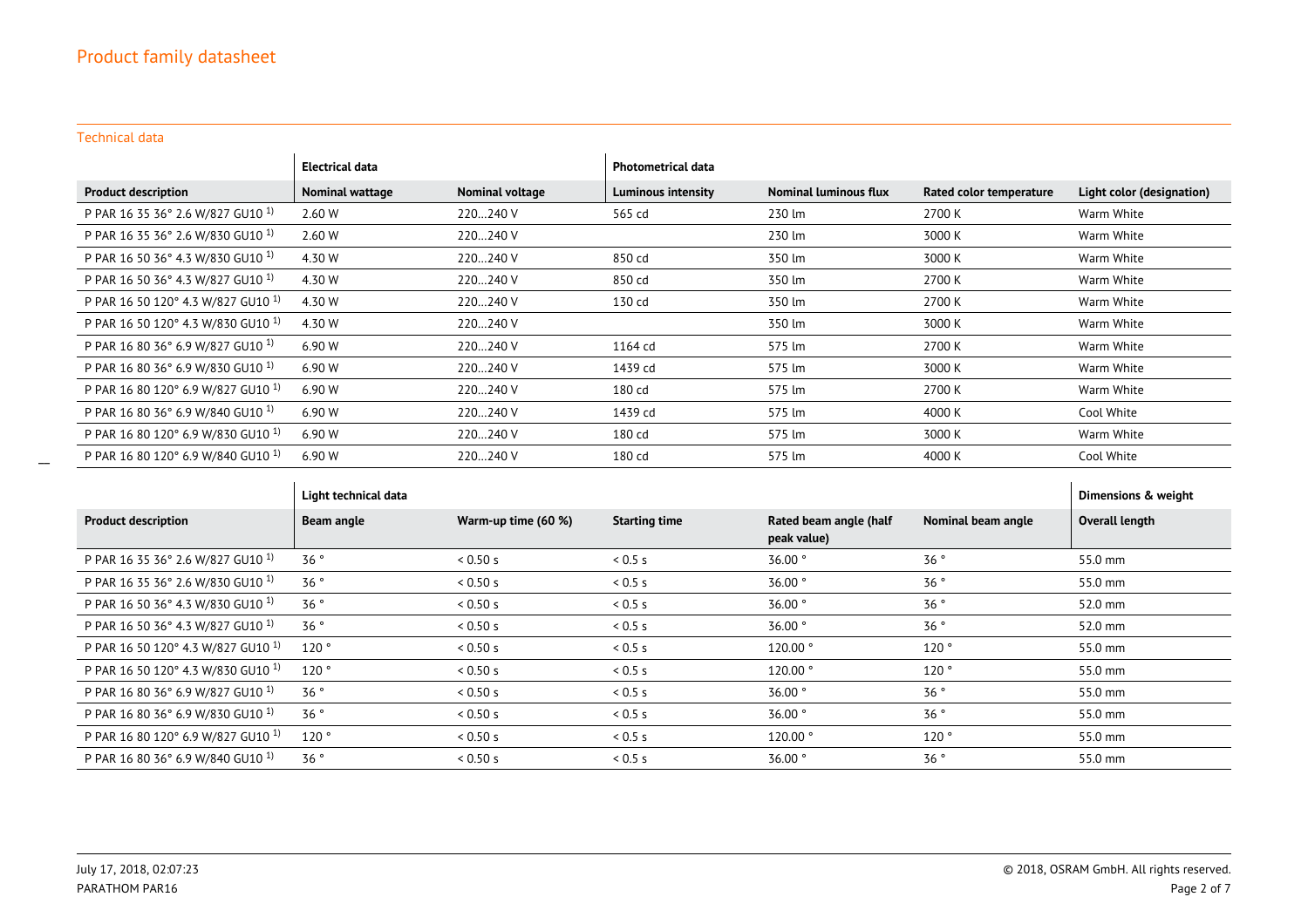|                                               | Light technical data   |                      |                                      |                                       |                     | Dimensions & weight       |
|-----------------------------------------------|------------------------|----------------------|--------------------------------------|---------------------------------------|---------------------|---------------------------|
| <b>Product description</b>                    | <b>Beam angle</b>      | Warm-up time (60 %)  | <b>Starting time</b>                 | Rated beam angle (half<br>peak value) | Nominal beam angle  | Overall length            |
| P PAR 16 80 120° 6.9 W/830 GU10 <sup>1)</sup> | 120°                   | 0.50 s               | 0.5s                                 | 120.00°                               | 120°                | 55.0 mm                   |
| P PAR 16 80 120° 6.9 W/840 GU10 1)            | 120°                   | 0.50 s               | 0.5s                                 | 120.00 °                              | 120°                | 55.0 mm                   |
|                                               | Lifespan               |                      |                                      | Additional product data               | <b>Capabilities</b> | Certificates & standards  |
| <b>Product description</b>                    | Nominal lamp life time | Rated lamp life time | <b>Number of switching</b><br>cycles | <b>Base (standard</b><br>designation) | <b>Dimmable</b>     | <b>Energy consumption</b> |
| P PAR 16 35 36° 2.6 W/827 GU10 <sup>1)</sup>  | 25000 h                | 25000h               | 100000                               | <b>GU10</b>                           | No                  | 3 kWh/1000h               |
| P PAR 16 35 36° 2.6 W/830 GU10 <sup>1)</sup>  | 25000 h                | 25000h               | 100000                               | <b>GU10</b>                           | No                  | 3 kWh/1000h               |
| P PAR 16 50 36° 4.3 W/830 GU10 <sup>1)</sup>  | 25000 h                | 25000 h              | 100000                               | <b>GU10</b>                           | No                  | 4 kWh/1000h               |
| P PAR 16 50 36° 4.3 W/827 GU10 <sup>1)</sup>  | 25000 h                | 25000h               | 100000                               | <b>GU10</b>                           | No                  | 4 kWh/1000h               |
| P PAR 16 50 120° 4.3 W/827 GU10 <sup>1)</sup> | 25000 h                | 25000 h              | 100000                               | <b>GU10</b>                           | No                  | 4 kWh/1000h               |
| P PAR 16 50 120° 4.3 W/830 GU10 <sup>1)</sup> | 25000 h                | 25000h               | 100000                               | <b>GU10</b>                           | No                  | 4 kWh/1000h               |
| P PAR 16 80 36° 6.9 W/827 GU10 <sup>1)</sup>  | 15000 h                | 15000 h              | 100000                               | <b>GU10</b>                           | No                  | 7 kWh/1000h               |
| P PAR 16 80 36° 6.9 W/830 GU10 <sup>1)</sup>  | 25000 h                | 25000 h              | 100000                               | <b>GU10</b>                           | No                  | 7 kWh/1000h               |
| P PAR 16 80 120° 6.9 W/827 GU10 <sup>1)</sup> | 25000 h                | 25000 h              | 100000                               | <b>GU10</b>                           | No                  | 7 kWh/1000h               |
| P PAR 16 80 36° 6.9 W/840 GU10 <sup>1)</sup>  | 15000 h                | 15000 h              | 100000                               | <b>GU10</b>                           | No                  | 7 kWh/1000h               |
| P PAR 16 80 120° 6.9 W/830 GU10 <sup>1)</sup> | 25000 h                | 25000 h              | 100000                               | <b>GU10</b>                           | No                  | 7 kWh/1000h               |
| P PAR 16 80 120° 6.9 W/840 GU10 <sup>1)</sup> | 15000 h                | 15000 h              | 100000                               | <b>GU10</b>                           | No                  | 7 kWh/1000h               |

|                                              |                         | Country specific categorizations     |                 |  |
|----------------------------------------------|-------------------------|--------------------------------------|-----------------|--|
| <b>Product description</b>                   | Energy efficiency class | <b>ILCOS</b>                         | Order reference |  |
| P PAR 16 35 36° 2.6 W/827 GU10 <sup>1)</sup> | A+                      | DRPAR-2,6/827-220-240-<br>GU10-50/36 | LPPAR163536 2.6 |  |
| P PAR 16 35 36° 2.6 W/830 GU10 <sup>1)</sup> | $A+$                    |                                      | LPPAR163536 2.6 |  |
| P PAR 16 50 36° 4.3 W/830 GU10 1)            | A+                      | DRPAR-4,3/830-220-240-<br>GU10-50/36 | LPPAR1650364,3W |  |

 $\overline{\phantom{a}}$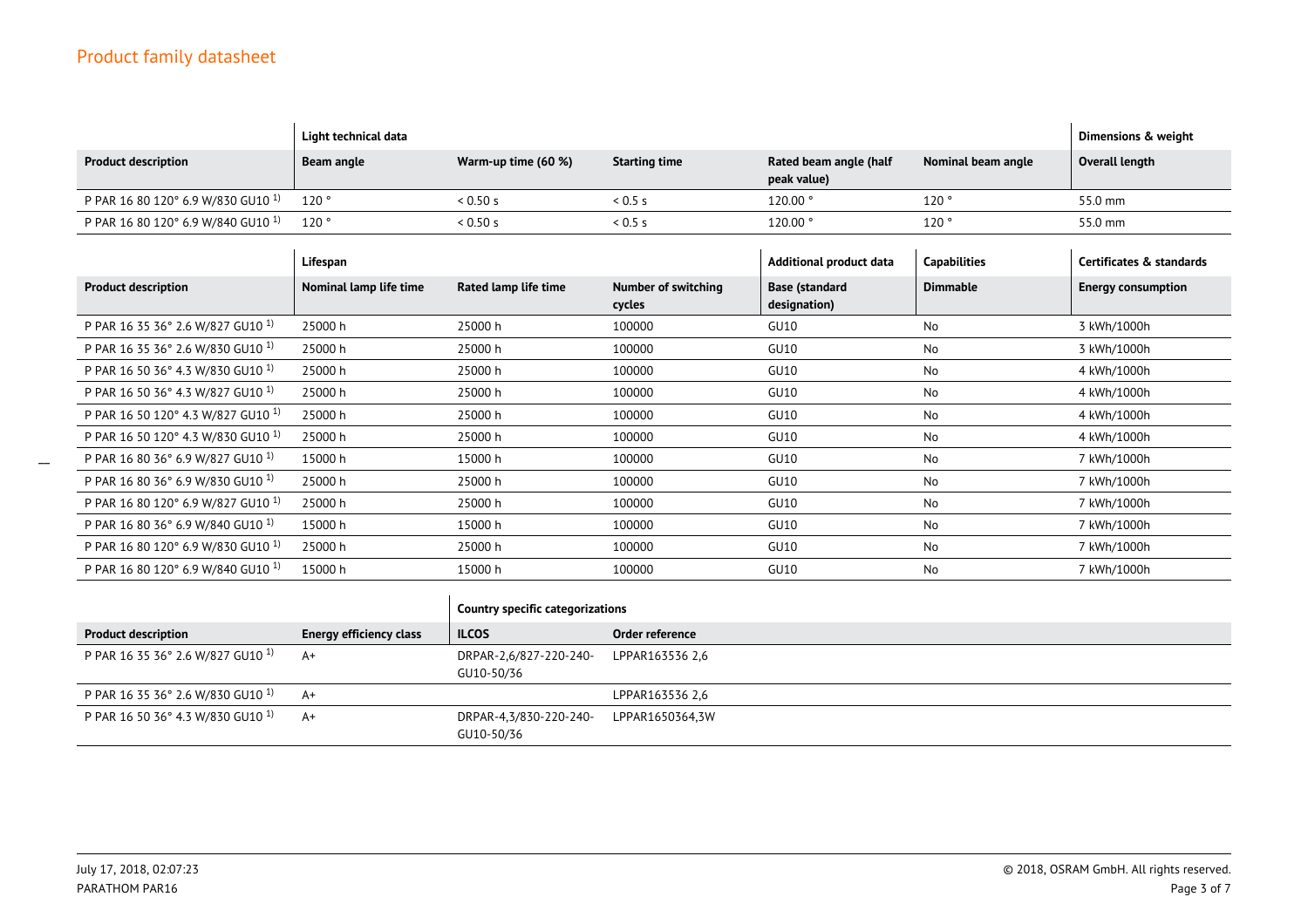|                                               |                                | <b>Country specific categorizations</b> |                 |  |
|-----------------------------------------------|--------------------------------|-----------------------------------------|-----------------|--|
| <b>Product description</b>                    | <b>Energy efficiency class</b> | <b>ILCOS</b>                            | Order reference |  |
| P PAR 16 50 36° 4.3 W/827 GU10 <sup>1)</sup>  | $A+$                           | DRPAR-4,3/827-220-240-<br>GU10-50/36    | LPPAR1650364,3W |  |
| P PAR 16 50 120° 4.3 W/827 GU10 <sup>1)</sup> | $A+$                           | DRPAR-4,3/827-220-240-<br>GU10-50/36    | LPPAR1650120 4, |  |
| P PAR 16 50 120° 4.3 W/830 GU10 <sup>1)</sup> | $A+$                           |                                         | LPPAR1650120 4, |  |
| P PAR 16 80 36° 6.9 W/827 GU10 <sup>1)</sup>  | $A+$                           | DRPAR-6,9/827-220-240-<br>GU10-50/36    | LPPAR168036 6,9 |  |
| P PAR 16 80 36° 6.9 W/830 GU10 <sup>1)</sup>  | $A+$                           | DRPAR-6,9/830-220-240-<br>GU10-50/36    | LPPAR168036 6,9 |  |
| P PAR 16 80 120° 6.9 W/827 GU10 <sup>1)</sup> | $A+$                           | DRPAR-6,9/827-220-240-<br>GU10-50/120   | LPPAR1680120 6. |  |
| P PAR 16 80 36° 6.9 W/840 GU10 <sup>1)</sup>  | $A+$                           | DRPAR-6,9/840-220-240-<br>GU10-50/36    | LPPAR168036 6,9 |  |
| P PAR 16 80 120° 6.9 W/830 GU10 <sup>1)</sup> | $A+$                           | DRPAR-6,9/830-220-240-<br>GU10-50/120   | LPPAR16801206,  |  |
| P PAR 16 80 120° 6.9 W/840 GU10 <sup>1)</sup> | $A+$                           | DRPAR-6,9/840-220-240-<br>GU10-50/120   | LPPAR1680120 6, |  |

 $^{\rm 1)}$  All technical parameters apply to the entire lamp/Due to the complex production process for light-emitting diodes, the typical values shown for the technical LED parameters are purely statistical values that do n product, which can vary from the typical value





 $\mathbf{r}$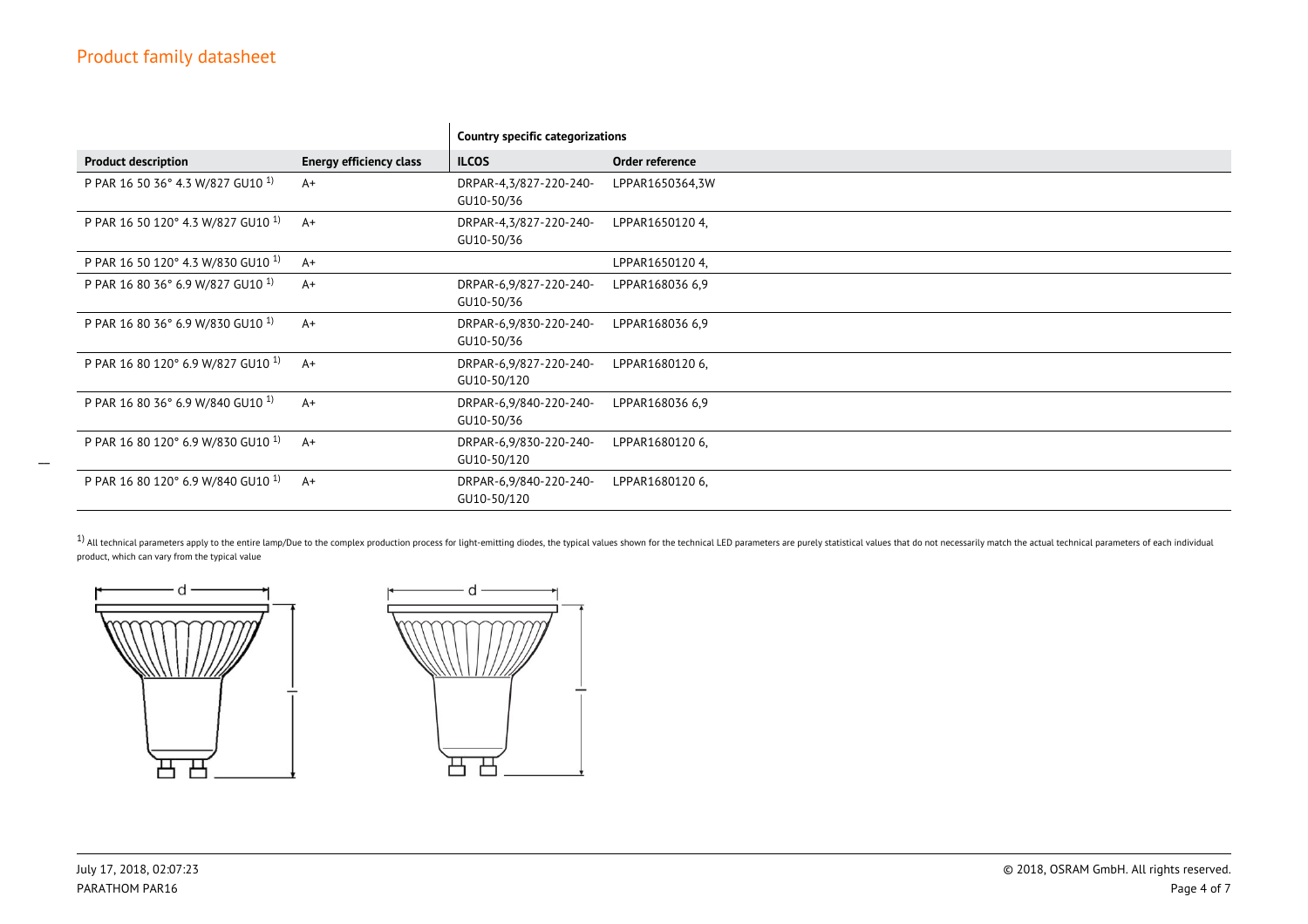P PAR 16 35 36° 2.6 W/827 GU10, P PAR 16 35 36° 2.6 W/830 GU10, P PAR 16 50 36° 4.3 W/830 GU10, P PAR 16 50 120° 4.3 W/827 GU10, P PAR 16 50120° 4.3 W/830 GU10, P PAR 16 80 36° 6.9 W/830 GU10, P PAR 16 80 120° 6.9 W/827 GU10, P PAR 16 80 36° 6.9 W/840 GU10, P PAR 16 80 120° 6.9 W/830 GU10, P PAR 16 80120° 6.9 W/840 GU10

P PAR 16 50 36° 4.3 W/827 GU10, PPAR 16 80 36° 6.9 W/827 GU10

## Application advice

For more detailed application information and graphics please see product datasheet.

Logistical Data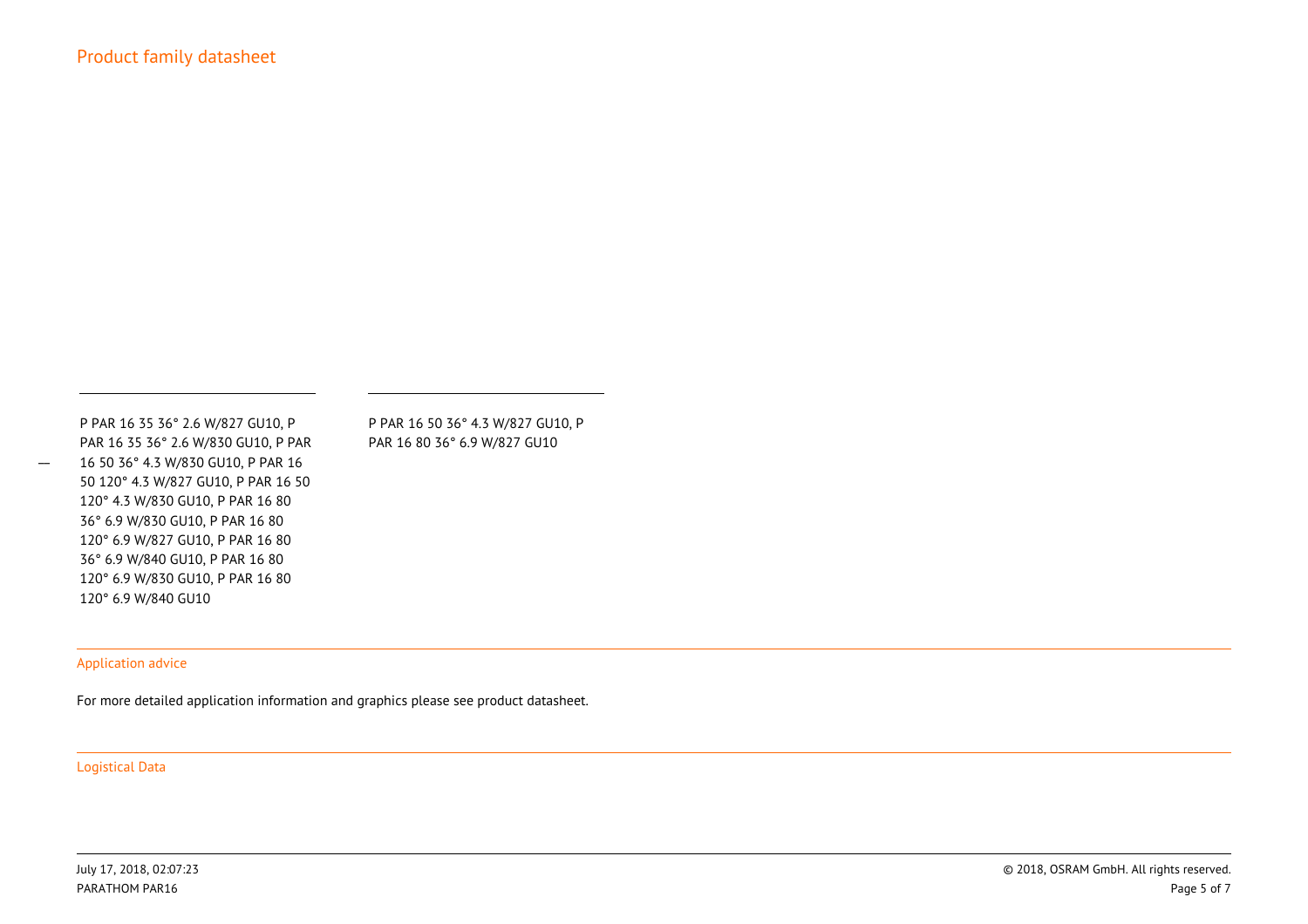| <b>Product code</b> | <b>Product description</b>      | Packaging unit (Pieces/Unit) | Dimensions (length x width x height) | Volume                 | <b>Gross weight</b> |
|---------------------|---------------------------------|------------------------------|--------------------------------------|------------------------|---------------------|
| 4052899958050       | P PAR 16 35 36° 2.6 W/827 GU10  | Shipping carton box<br>10    | 257 mm x 110 mm x 70 mm              | $1.98 \text{ dm}^3$    | 548.40 g            |
| 4058075815414       | P PAR 16 35 36° 2.6 W/830 GU10  | Shipping carton box<br>10    | 257 mm x 110 mm x 70 mm              | 1.98 $\rm{dm^{3}}$     | 598.40 g            |
| 4052899451735       | P PAR 16 50 36° 4.3 W/830 GU10  | Shipping carton box<br>10    | 257 mm x 110 mm x 70 mm              | $1.98 \text{ dm}^3$    | 548.40 g            |
| 4052899958104       | P PAR 16 50 36° 4.3 W/827 GU10  | Shipping carton box<br>10    | 257 mm x 110 mm x 70 mm              | $1.98$ dm <sup>3</sup> | 548.40 g            |
| 4052899958111       | P PAR 16 50 120° 4.3 W/827 GU10 | Shipping carton box<br>10    | 257 mm x 110 mm x 70 mm              | 1.98 $\rm{dm^{3}}$     | 548.40 g            |
| 4058075023475       | P PAR 16 50 120° 4.3 W/830 GU10 | Shipping carton box<br>10    | 257 mm x 110 mm x 70 mm              | $1.98$ dm <sup>3</sup> | 548.40 g            |
| 4052899958173       | P PAR 16 80 36° 6.9 W/827 GU10  | Shipping carton box<br>10    | 257 mm x 110 mm x 70 mm              | 1.98 $\rm{dm^{3}}$     | 548.40 g            |
| 4058075815650       | P PAR 16 80 36° 6.9 W/830 GU10  | Shipping carton box<br>10    | 255 mm x 107 mm x 72 mm              | $1.96$ dm <sup>3</sup> | 551.40 g            |
| 4058075815872       | P PAR 16 80 120° 6.9 W/827 GU10 | Shipping carton box<br>10    | 255 mm x 107 mm x 72 mm              | $1.96$ dm <sup>3</sup> | 551.40 g            |
| 4052899958180       | P PAR 16 80 36° 6.9 W/840 GU10  | Shipping carton box<br>10    | 257 mm x 110 mm x 70 mm              | $1.98 \text{ dm}^3$    | 548.40 g            |
| 4058075815636       | P PAR 16 80 120° 6.9 W/830 GU10 | Shipping carton box<br>10    | 255 mm x 107 mm x 72 mm              | $1.96$ dm <sup>3</sup> | 551.40 g            |
| 4058075815674       | P PAR 16 80 120° 6.9 W/840 GU10 | Shipping carton box<br>10    | 255 mm x 107 mm x 72 mm              | $1.96$ dm <sup>3</sup> | 551.40 g            |

The mentioned product code describes the smallest quantity unit which can be ordered. One shipping unit can contain one or more single products. When placing an order, for the quantityplease enter single or multiples of a shipping unit.